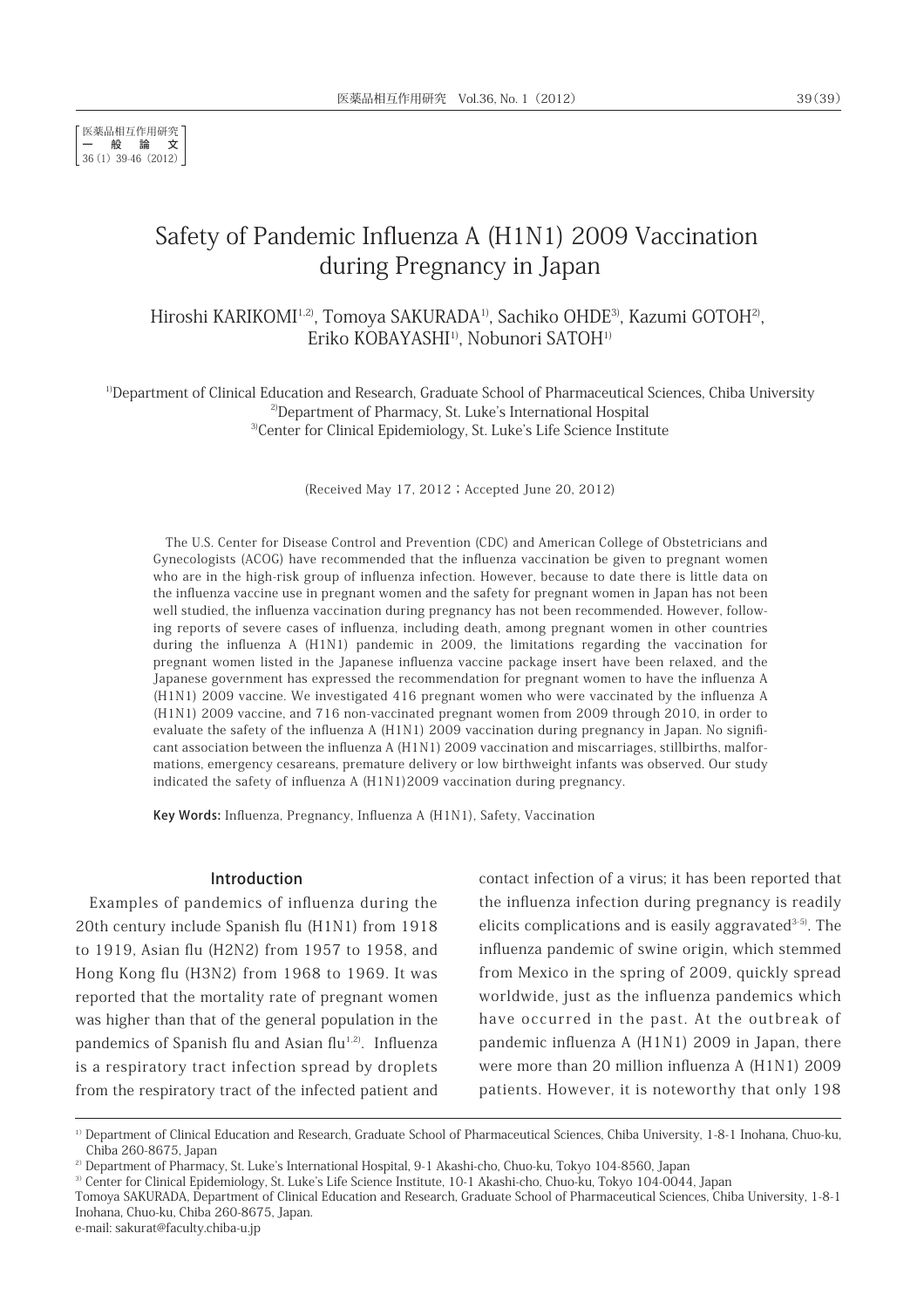death cases have been reported nationwide and no death case among pregnant women was reported in Japan<sup>6)</sup>. Although there was no death and very few serious cases among influenza A (H1N1) 2009 infected pregnant women in Japan, cases of death or serious cases among influenza A (H1N1) 2009 infected pregnant women were reported in other countries<sup> $7-9$ </sup>. This may be because the prompt administration of anti-influenza medicine in Japan in the early stage following influenza diagnosis was effective.

It has been reported that oseltamivir and zanamivir are effective for the treatment of influenza A (H1N1)  $2009$  viruses<sup>10)</sup> and both drugs are safe for the fetus with administration during pregnancy<sup>11)</sup>. The effectiveness and safety of use during pregnancy of the anti-influenza drug have been reported, however prevention with influenza vaccination before an epidemic season is also very important to study.

Since infectious diseases can readily become severe due to lowered immune response during pregnancy, the influenza vaccination is important to prevent influenza infection. In studies from many other countries on influenza vaccination during pregnancy, the influenza vaccination during pregnancy has been shown to have no harmful effects on fetal development and delivery of the newborn, and the safety and benefit of an influenza vaccination during pregnancy have been evaluated<sup>12-17</sup>). Therefore, the U.S. Center for Disease Control and Prevention (CDC) and American College of Obstetricians and Gynecologists (ACOG) has recommended influenza vaccination to pregnant women who are one of the high-risk groups of influenza infection<sup>18,19)</sup>. On the other hand, influenza vaccination for pregnant women has not been recommended in Japan. This is because 1) there are few data available on the safety of influenza vaccination during pregnancy, and 2) the description in the package leaflet of the Japanese influenza vaccine states: "Vaccination of pregnant women or women who may be pregnant is, principally, not recommended since the safety of vaccination during pregnancy has not been established". Similarly, since there are few studies on the influenza vaccine use in pregnant women and since influenza vaccination during pregnancy could not be considered securely safe in many European countries<sup>20)</sup>, influenza vaccination during pregnancy in Japan has not been recommended. However, following reports of death and serious cases of influenza infection during pregnancy at the outbreak of pandemic influenza A (H1N1) in 2009, the description in the package insert of the influenza vaccines approved in Japan stating "Do not vaccinate in principle" was deleted and the description included the following new addition: "A small sample size study reported that the incidence of congenital anomaly in newborns of vaccinated pregnant women was not higher than that of the spontaneous incidence rate". Subsequently, the Japanese government policy regarding the influenza vaccination during pregnancy was changed as mentioned above, and influenza vaccination of pregnant women is now strongly recommended even in Japan<sup>21)</sup>. However, very few reports are available on verifying the safety of the influenza vaccination during pregnancy in Japan.

To evaluate the safety of the influenza A (H1N1) 2009 vaccination during pregnancy in Japan, during the season from 2009 through 2010, we investigated pregnancy outcome of vaccinated pregnant women and non-vaccinated pregnant women.

# Subjects and Methods

# 1. Subjects

The study population included all pregnant women and newborns delivered in St. Luke's International Hospital (Tokyo, Japan) during October 1, 2009, to September 30, 2010 (n=1157). A total of 1132 cases were investigated; 24 sets of twins and one set of triplets were excluded from the study.

#### 2. Study design

We performed a retrospective electronic chart search from October 1, 2009, to September 30, 2010, at St. Luke's International Hospital in Tokyo, Japan.

# 3. Methods

The age at delivery, clinical history, race, and medicine use during pregnancy were used as basic information. Among the investigated pregnant women, the pregnant women who received the influenza A (H1N1) 2009 vaccine during pregnancy were defined as the vaccinated group and the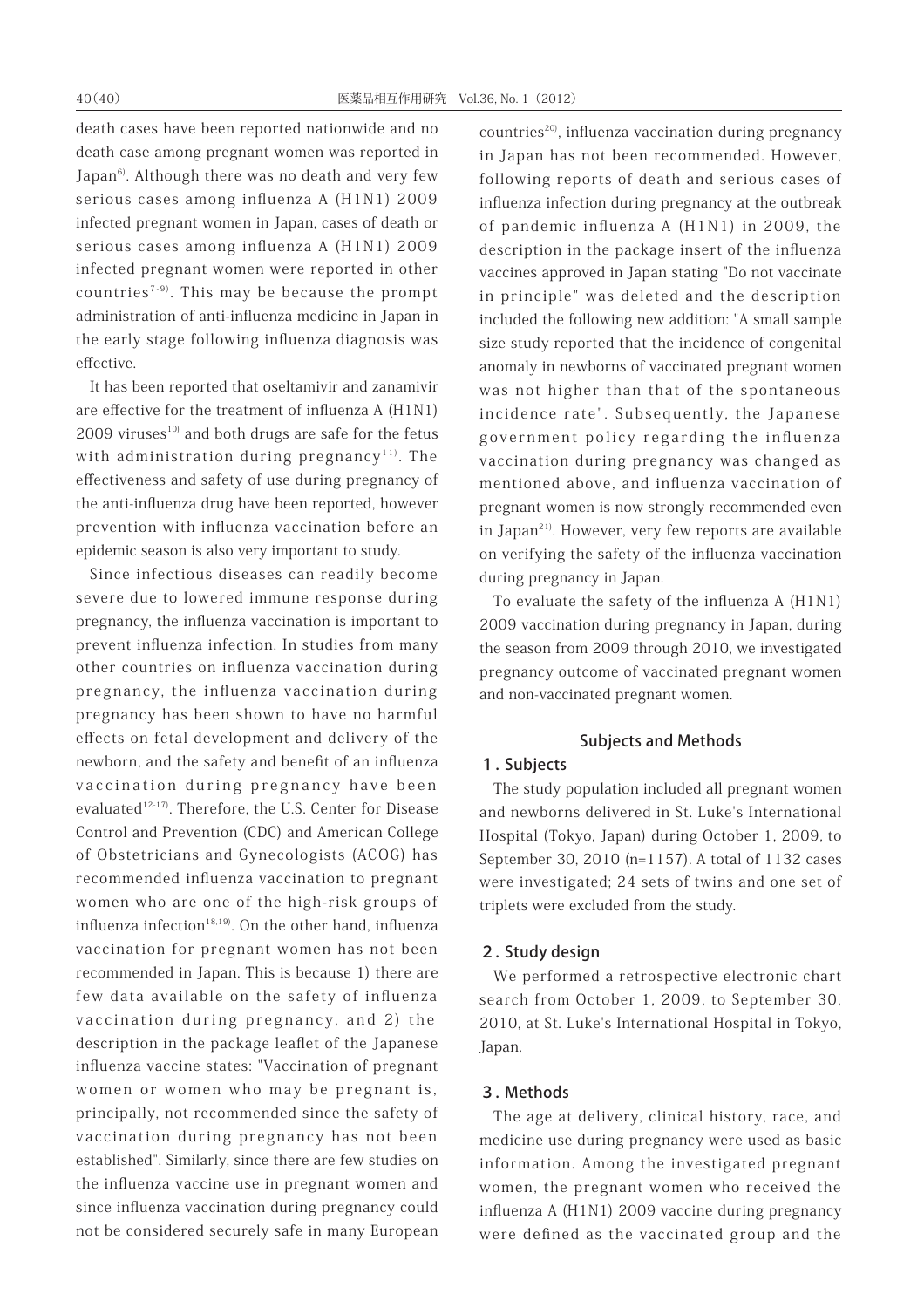pregnant women who did not receive the influenza A (H1N1) 2009 vaccine during pregnancy were defined as the non-vaccinated group. Vaccination time and the days of pregnancy at the time of vaccination were investigated in the influenza A (H1N1) 2009 vaccinated group. We investigated the presence of influenza A (H1N1) 2009 vaccination during pregnancy and the following factors: age at delivery, gestation length, influenza infection during pregnancy, the anti-influenza medicine administration during pregnancy, miscarriage, stillbirth, malformation, emergency cesarean section, premature delivery (under 37 weeks), birthweight and pregnancy-induced hypertension. The influenza A (H1N1) 2009 vaccine administered in this study was "A Influenza HA Vaccine: H1N1 (Kitasato Institute)" (without any adjuvants or preservatives).

# 4. Statistical analyses

In order to compare subject characteristics and pregnancy outcome between the influenza A (H1N1) 2009 vaccinated group and the non-vaccinated group, a chi-square test for comparison of percentage, a t-test and a one-way layout analysis of variance (ANOVA) for comparison of average value was performed. If a statistically significant result was found in the one-way layout analysis of variance, a test for the honestly significant difference (HSD) of Tukey was performed. All of the statistics analyses were performed using SPSS software version 18.0 (IBM Japan Ltd., Tokyo, Japan); the level of statistical significance was p<0.05 in all the statistics analyses.

# 5. Ethical consideration

This study was approved by the Institutional Review Board (IRB) of St. Luke's International Hospital.

# Results

# 1. Characteristics of the subjects

Regarding age, 51.3% of the 1132 subjects were over 35 years old age at the time of delivery. There was nothing that was particularly frequent seen in the clinical history of the pregnant woman of investigation, and 97.3% of the 1132 subjects were Japanese (Table 1).

As for the teratogenic agent use during pregnancy, only one subject (vaccinated group, no malformation) used carbamazepine for epilepsy treatment during the entire pregnancy period.

|                         |              | $n(\%)$    |
|-------------------------|--------------|------------|
| Age at delivery (years) |              |            |
|                         | $20 - 24$    | 7(0.6)     |
|                         | $25 - 29$    | 95(8.4)    |
|                         | $30 - 34$    | 449 (39.7) |
|                         | $35 - 39$    | 386 (34.1) |
|                         | $\geq 40$    | 195(17.2)  |
| Clinical history        |              |            |
|                         | Asthma       | 56(5.0)    |
|                         | Hypertension | 5(0.4)     |
|                         | Diabetes     | 2(0.2)     |
| Race                    |              |            |
|                         | Japanese     | 1101(97.3) |
|                         | Others       | 31(2.7)    |

Table 1 : Characteristics of 1132 pregnant women

# 2 . Number of vaccination given monthly and average days of pregnancy at the time of vaccination.

The vaccination against influenza A (H1N1) 2009 in the season from 2009 through 2010 was given to the subjects from November 2009 to March 2010; 59.4% of all vaccination was given in November 2009. The average days of pregnancy at the time of vaccination against influenza A (H1N1) 2009 was 179.9 days (Table 2).

|            |     | Number     | Days of pregnancy |
|------------|-----|------------|-------------------|
|            |     | $n(\%)$    | mean $\pm$ SD     |
| $Nov-2009$ |     | 247(59.4)  | $202.0 \pm 53.8$  |
| Dec-2009   | 100 | (24.1)     | $161.5 \pm 58.0$  |
| $Jan-2010$ |     | 43(10.3)   | $132.7 \pm 43.6$  |
| Feb-2010   | 18  | (4.3)      | $119.2 \pm 31.5$  |
| Mar 2010   | 8   | (1.9)      | $119.1 \pm 32.2$  |
| Total      |     | 416(100.0) | $179.9 \pm 60.0$  |

SD : standard deviation.

Table 2 : Number of vaccinations given monthly and average days of pregnancy at the time of vaccination

# 3 . Comparison of subject's characteristics and pregnancy outcome between influenza A (H1N1) 2009 vaccinated and non-vaccinated groups.

There was no statistically significant difference in the average age at the time of delivery, the percentage of the subjects who were 35 years and older at the time of delivery, the percentage of the anamnesis and the percentage of the race between the influenza A (H1N1) 2009 vaccinated group and the non-vaccinated group.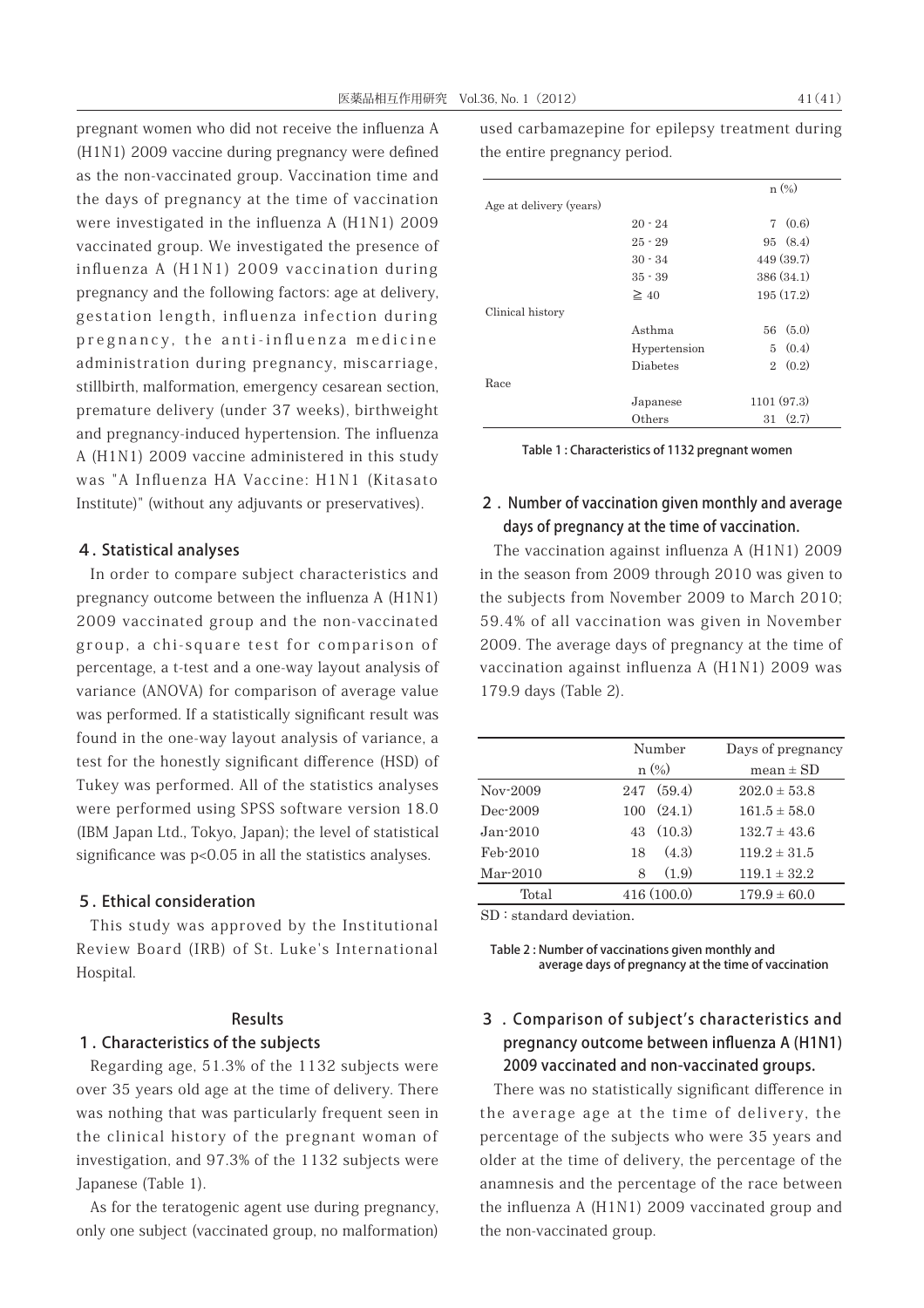The average delivery days was significantly longer in the influenza A (H1N1) 2009 vaccinated group than in the non-vaccinated group  $(p<0.05)$  (Table 3).

No statistically significant difference was found among both groups regarding the rate of influenza infection during pregnancy, the anti-influenza medicine administration during pregnancy, miscarriage, stillbirth, malformation, emergency cesarean section, premature delivery, low birthweight infants, and pregnancy-induced hypertension. An average birthweight, in the influenza A (H1N1) 2009 vaccinated group was significantly heavier than that in a non-vaccinated group (p<0.05) (Table 4). The anti-influenza medicine which was administered to subjects in both groups was Oseltamivir only.

4 . Comparison of subject's characteristics and pregnancy outcome according to the term of vaccination in the influenza A (H1N1) 2009 vaccinated group.

By the term of vaccination in influenza A (H1N1) 2009 vaccinated group (n=416), there was no statistically significant difference in the average age at the time of delivery and the percentage of the subjects who were 35 and older at the time of delivery. The average delivery days for the subjects who were vaccinated during the third trimester was significantly longer than in the subjects who were vaccinated during the second trimester (p<0.05) (Table 5). No statistically significant difference was found according to the term of vaccination in the rate of influenza infection during pregnancy, the anti-influenza medicine administration during pregnancy stillbirth, malformation, emergency cesarean section, low birthweight infant,

|                                        | Vaccinated group | Non-vaccinated group |           |
|----------------------------------------|------------------|----------------------|-----------|
|                                        | $(n = 416)$      | $(n = 716)$          | $P$ value |
| Age at delivery (years, mean $\pm$ SD) | $35.6 \pm 4.0$   | $35.4 \pm 4.4$       | 0.469     |
| Age at delivery $\geq$ 35 (n $(\%)$ )  | 211(50.7)        | 370(51.7)            | 0.757     |
| Gestation length (days, mean $\pm$ SD) | $276.8 \pm 10.7$ | $274.5 \pm 13.4$     | 0.030     |
| Clinical history $(n \ (\%))$          |                  |                      |           |
| Asthma                                 | 22(5.3)          | $34 \quad (4.7)$     | 0.686     |
| Hypertension                           | 3(0.7)           | $2 \quad (0.3)$      | 0.280     |
| <b>Diabetes</b>                        | $1 \quad (0.2)$  | $1 \quad (0.1)$      | 0.697     |
| Race $(n \ (\%))$                      |                  |                      |           |
| Japanese                               | 407(97.8)        | 694 (96.9)           | 0.366     |

SD : standard deviation.

Table 3 : Characteristics of pregnant women in vaccinated and non-vaccinated groups

|                                                                    | Vaccinated group<br>$(n = 416)$ | Non-vaccinated group<br>$(n = 716)$ | $P$ value |
|--------------------------------------------------------------------|---------------------------------|-------------------------------------|-----------|
| Influenza infection during pregnancy $(n \ (\%))$                  | 6(1.4)                          | 9(1.3)                              | 0.793     |
| Anti-influenza medicine administration during pregnancy $(n \, 0)$ | 10(2.4)                         | 12(1.7)                             | 0.392     |
| Miscarriage $(n \ (\%)$                                            | 2(0.5)                          | 6(0.8)                              | 0.489     |
| Stillbirth $(n \ (\%))$                                            | 2(0.5)                          | 11(1.5)                             | 0.108     |
| Malformation $(n \ (\%)$                                           | 9(2.2)                          | 14(2.0)                             | 0.811     |
| Emergency cesarean section $(n \ (\%))$                            | 41(9.9)                         | 93(13.0)                            | 0.116     |
| Premature delivery $(37$ weeks, n $(\%)$                           | 18(4.3)                         | 48 (6.7)                            | 0.100     |
| Birthweight $(g, mean \pm SD)$                                     | $3017.3 \pm 498.2$              | $2916.2 \pm 618.4$                  | 0.005     |
| Low birthweight infants $(\leq 2500$ g, n $(\%)$                   | 43(10.3)                        | 91(12.7)                            | 0.100     |
| Pregnancy-induced hypertension $(n \ (\%))$                        | 14(3.4)                         | 26(3.6)                             | 0.815     |

SD : standard deviation.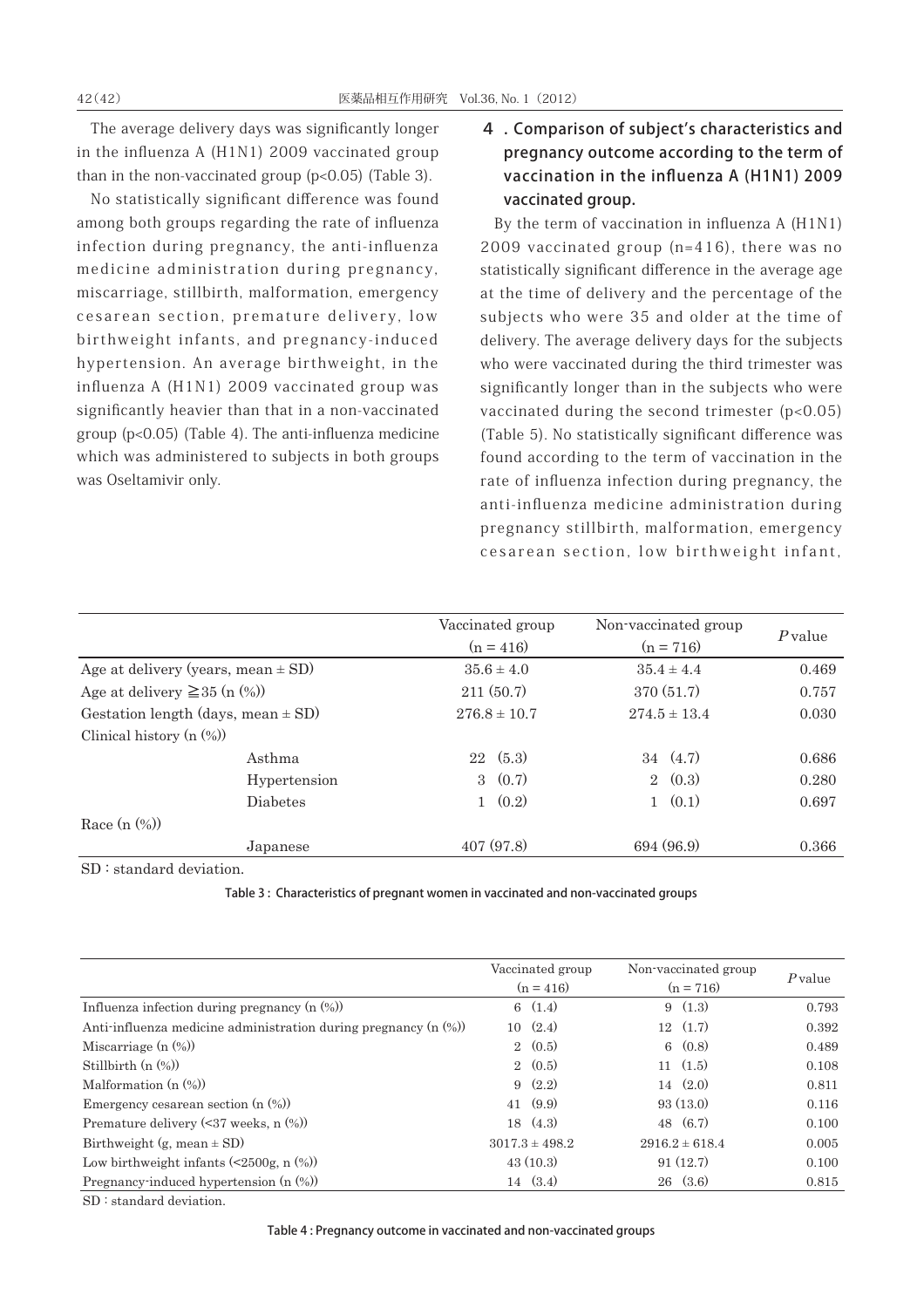pregnancy-induced hypertension and the average birthweight. There was a statistically significant difference in the rate of miscarriage and premature delivery (p<0.05) (Table 6).

The types of malformations in subjects of investigation were as follows in the vaccinated group and the non-vaccinated group. The malformations in the influenza A (H1N1) 2009 vaccinated group were a case of right accessory ear, vulvar hypertrophy, black nevus, 21 trisomy, hypospadias, aproctia, back of the head subcutaneous mass, syndactylism, and 18 trisomy. The malformations in the non-vaccinated group were two cases of cleft lip and palate, a case of paternal uniparental disomy for chromosome 14, 21 trisomy, mandibular congenital tooth, hemangioma, walleye, 18 trisomy, black nevus, spina bifida, anencephaly, auricle hypoplasia, hypospadias, and right accessory ear. All the subjects whose babies had any malformation in the influenza A (H1N1) 2009 vaccinated group had influenza vaccination in the second trimester or later, except for one subject (influenza vaccination at 88 days of pregnancy) whose baby had a hypospadias.

#### **Discussion**

In order to evaluate the safety of the influenza A (H1N1) 2009 vaccination during pregnancy in Japan, during the season from 2009 through 2010, we investigated the pregnancy outcome of vaccinated pregnant women and non-vaccinated pregnant women. In this investigation, regarding the average days to delivery, the influenza A (H1N1) 2009 vaccinated group was significantly longer than that of the non-vaccinated group. As for average birthweight, the babies of the influenza A (H1N1) 2009 vaccinated group were significantly heavier than those of the non-vaccinated group. Regarding the timing of vaccination in influenza A (H1N1) 2009 vaccinated group, the average delivery days in the subjects who were vaccinated during the third trimester was significantly longer than that in the subjects who were vaccinated during the second trimester. However, the average delivery days were within the term delivery in the comparison between the vaccination group and non-vaccination group and in the comparison of vaccination term in the vaccination group.

Regarding the ratio of the low birthweight infants, no statistically significant difference was found in the

|                                        | 1st trimester    | 2nd trimester   | 3rd trimester    |        |
|----------------------------------------|------------------|-----------------|------------------|--------|
|                                        | $(n = 43)$       | $(n = 178)$     | $(n = 195)$      | Pyalue |
| Age at delivery (years, mean $\pm$ SD) | $35.5 \pm 4.1$   | $35.8 \pm 4.1$  | $35.2 \pm 3.8$   | 0.364  |
| Age at delivery $\geq$ 35 (n $(\%)$ )  | 25(58.1)         | 91(51.1)        | 95(48.7)         | 0.530  |
| Gestation length (days, mean $\pm$ SD) | $275.3 \pm 15.4$ | $275.5 \pm 9.7$ | $278.2 \pm 10.3$ | 0.038  |

 $SD: standard deviation.$  p=0.045

|  |  | Table 5 : Characteristics of pregnant women according to the vaccination term |
|--|--|-------------------------------------------------------------------------------|
|--|--|-------------------------------------------------------------------------------|

|                                                                    | 1st trimester      | 2nd trimester      | 3rd trimester      | $P$ value |
|--------------------------------------------------------------------|--------------------|--------------------|--------------------|-----------|
|                                                                    | $(n = 43)$         | $(n = 178)$        | $(n = 195)$        |           |
| Influenza infection during pregnancy $(n \ (\%))$                  | 0(0.0)             | 4(2.2)             | 2(1.0)             | 0.432     |
| Anti-influenza medicine administration during pregnancy $(n \, 0)$ | 0(0.0)             | 5(2.8)             | 5(2.6)             | 0.547     |
| Miscarriage $(n \ (\%)$                                            | 2(4.7)             | 0(0.0)             | 0(0.0)             | < 0.001   |
| Stillbirth $(n \ (\%))$                                            | 0(0.0)             | 2(1.1)             | 0(0.0)             | 0.261     |
| Malformation $(n \ (\%)$                                           | 1(2.3)             | 4(2.2)             | 4(2.1)             | 0.989     |
| Emergency cesarean section $(n \ (\%))$                            | 2(4.7)             | 20(11.2)           | 19(9.7)            | 0.428     |
| Premature delivery $(\leq 37$ weeks, n $(\%)$                      | 5(11.6)            | 7(3.9)             | 6(3.1)             | 0.042     |
| Birthweight $(g, \text{mean} \pm SD)$                              | $2893.7 \pm 757.8$ | $2995.2 \pm 504.4$ | $3064.6 \pm 410.2$ | 0.093     |
| Low birthweight infants $(\leq 2500$ g, n $(\%)$                   | 6(14.0)            | 21(11.8)           | 16(8.2)            | 0.373     |
| Pregnancy-induced hypertension $(n \ (\%))$                        | 2(4.7)             | 6(3.4)             | 6(3.1)             | 0.874     |

SD : standard deviation.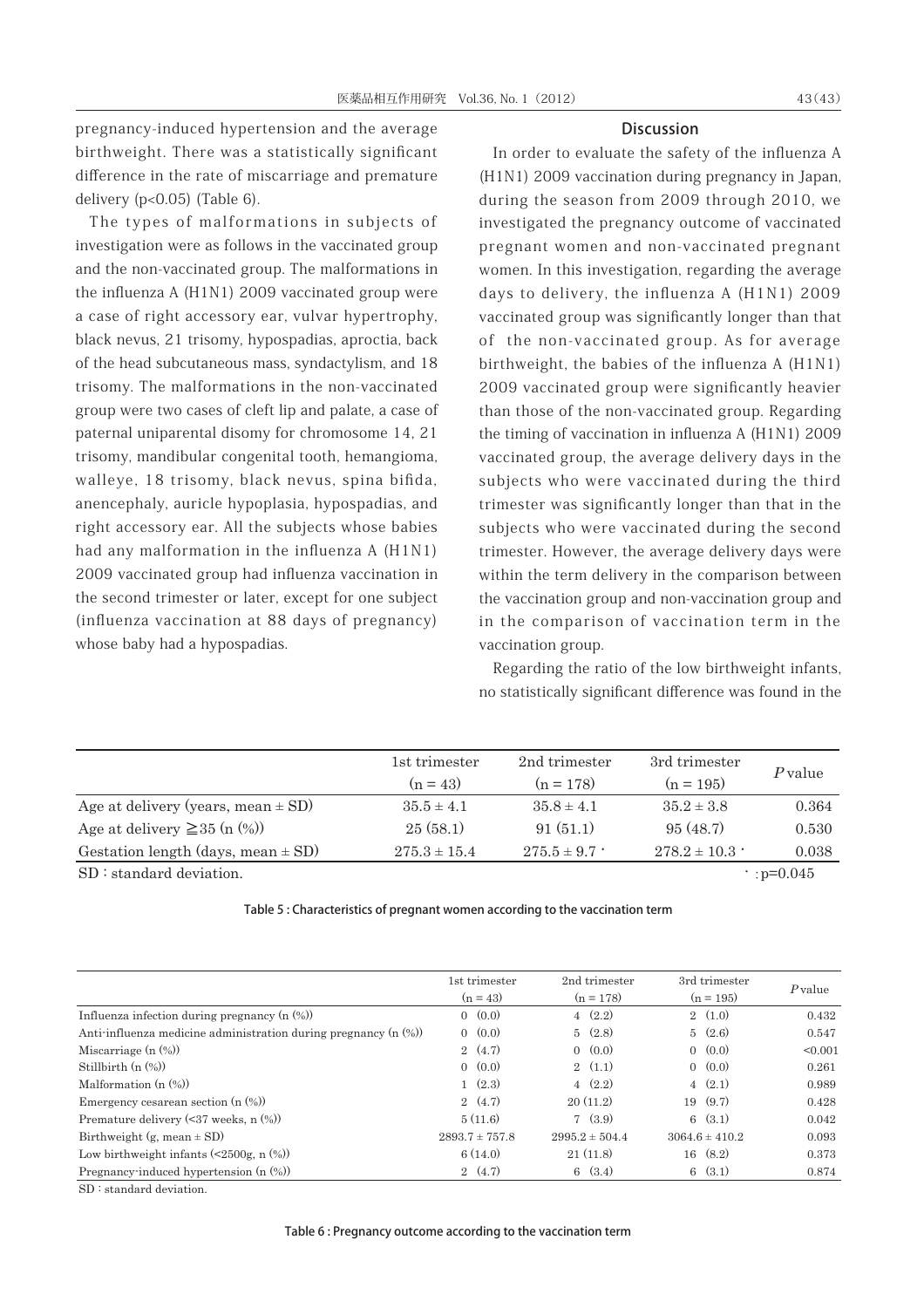comparison between the influenza A (H1N1) 2009 vaccination group and the non-vaccination group and in the comparison of vaccination term in the vaccination group. Therefore, there seemed to be little influence of the influenza A (H1N1) 2009 vaccination on the weight of the newborn. Although there were only a few cases, a statistically significant difference was observed in the rate of miscarriages according to inoculation term; further investigation will be necessary on this matter.

A statistically significant difference was found regarding the ratio of premature deliveries, but two of the five premature deliveries seen in the first trimester vaccination occurred with pregnancy-induced hypertension. Therefore, the possibility that pregnancy-induced hypertension influenced the premature delivery should be considered, and the further investigation will be necessary.

In the influenza A (H1N1) 2009 vaccinated group and the non-vaccinated group, no statistically significant difference was found regarding the ratio of malformation, and also no specific malformation type was seen. Furthermore, all of the eight subjects whose babies had a malformation in the influenza A (H1N1) 2009 vaccinated group had influenza vaccination in the second trimester or later, except for one subject whose baby had a hypospadias and who had influenza vaccination at 88 days of pregnancy. Because there was no specific type of malformation and teratogenesis did not concentrate in the first trimester which is highest teratogenic risk term during pregnancy, the possibility of the teratogenic risk rise to the fetus with influenza A (H1N1) 2009 vaccination during pregnancy is considered to be a low risk.

Although there are very few reports on influenza A (H1N1) 2009 vaccination of pregnant women in Japan other than the present report, there are some reports being published overseas. In France, during the influenza A (H1N1) pandemic in 2009, the influenza A (H1N1) 2009 vaccination for pregnant women was recommended by the French Health authorities as in Japan, and the vaccination was administered. In the prospective study on the influenza A (H1N1) 2009 vaccination for pregnant women performed in France, the risks of maternal conditions, malformations and neonatal condition were not statistically different compared with those of the general population<sup>22)</sup>. Moreover, the prospective cohort study on the adjuvanted split H1N1 (2009) vaccination for pregnant women performed in U.K., reported that the risks of spontaneous abortion, congenital anomalies, preterm delivery, low birthweight neonates, and maternal complications were not increased $^{23)}$ . These reports agree with the present report that vaccination against influenza A (H1N1) 2009 during pregnancy does not raise the risk for the mother's body or the newborn.

The report following an investigation in U.S. stated that the ratio of preterm delivery and low birthweight infants were high for the mothers who delivered during hospitalization for influenza A (H1N1) 2009 infection in a season from 2009 through  $2010^{24}$ . Therefore, the report emphasized that the vaccination of an influenza vaccine is important for pregnant women. Also in Japan, the pregnant women are targeted for priority of the vaccination as a high-risk group for influenza infection<sup>21)</sup>. In addition, there is a report which describes the differing policies and practices regarding influenza vaccination for pregnant women in each country in Europe<sup>25)</sup>. The report has considered that the differences in pandemic vaccination policy and practice from country to country might explain the variation in perceptions of vaccine efficacy and safety, the vaccination campaign system, and operational issues related to vaccine manufacturing and procurement.

Regarding the campaign of the vaccination of pregnant women in Japan, positive vaccination has come to be recommended by the announcement of the Ministry of Health, Labour and Welfare in November 2009 which states that there is no report of increased risk of miscarriage or congenital anomaly to date, even if an influenza vaccine is administered during pregnancy<sup>21)</sup>. The problem with the operative aspect in conjunction with vaccine production and the procurement in Japan, there has been an experience whereby the vaccine quantity ran low during the new influenza pandemic during 2009 through 2010. Therefore, the development of a stable supply system of vaccine will be indispensable together with the accumulation of further safe information for vaccination promotion for pregnant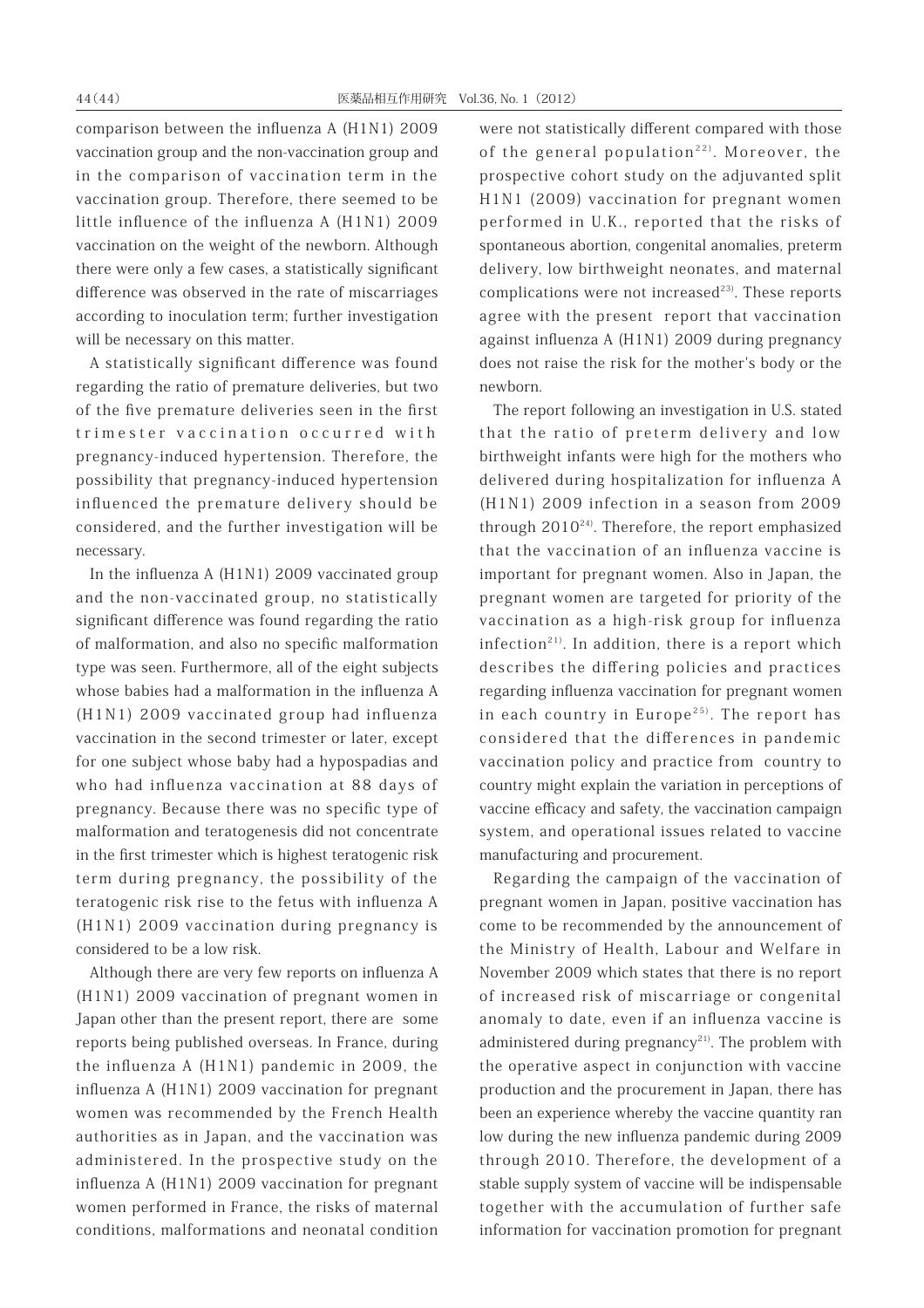women in Japan.

As for the safety of the influenza A (H1N1) 2009 vaccination during pregnancy, no increase in clinical risk to pregnancy outcome with the vaccination was recognized by this investigation. However, as for the vaccination against influenza A (H1N1) 2009 during the first trimester and the association of miscarriage and premature delivery, further investigation including a larger number of cases will be necessary.

It is thought that this data might serve as a positive basis to support the safety of recommendation of vaccination for influenza A (H1N1) 2009 for pregnant women, as the concept of positive vaccination recommendation for pregnant women had not been verified to date, due to the scarcity of data on safety for pregnant women. There are the following study limitations: this data is only from one establishment in Japan and delivery for women 35 years old or older accounts for about half which makes for an unbalanced group toward the advanced age side in comparison with  $23.8\%$  (2010)<sup>26)</sup> of delivery ratios in the Japanese whole 35 years old or older. The data on the safety of the influenza A (H1N1) 2009 vaccination during pregnancy still is not sufficient, even including the overseas reporting22,23,27,28), therefore research including the accumulation of further future cases is necessary.

## Conclusions

To evaluate the safety of the influenza A (H1N1) 2009 vaccination during pregnancy in Japan, we investigated pregnancy outcome of vaccinated pregnant women and non-vaccinated pregnant women.

No significant association was found between the influenza A (H1N1) 2009 vaccination and miscarriages, stillbirths, malformations, emergency cesareans, premature delivery or low birthweight infants. The present study confirmed the safety of influenza A (H1N1)2009 vaccination during pregnancy.

# References

- 1) Harris JW: Influenza occurring pregnant women: a statistical study of thirteen hundred and fifty cases. JAMA, 72, 978-980, 1919.
- 2) Freeman DW, Barno A: Death from Asian influenza associated with pregnancy. Am J Obstet Gynecol,

78, 1172-1175, 1959.

- 3) Neuzil KM, Reed GW, Mitchel EF, Simonsen L, Griffin MR: Impact of influenza on acute cardiopulmonary hospitalization in pregnant women. Am J Epidemiol, 148, 1094-1102, 1998.
- 4) Irving WL, James DK, Stephenson T, Laing P, Jameson C, Oxford JS, Chakraverty P, Brown DW, Boon AC, Zambon MC: Influenza virus infection in the second and third trimesters of pregnancy: a clinical and seroepidemiological study. BJOG, 107, 1282-1289, 2000.
- 5) Hartert TV, Neuzil KM, Shintani AK, Mitchel EF Jr, Snowden MS, Wood LB, Dittus RS, Griffin MR: Maternal morbidity and perinatal outcomes among pregnant women with respiratory hospitalizations during influenza season. Am J Obstet Gynecol, 189, 1705-1712, 2003.
- 6) Sugaya N, Shinjoh M, Mitamura K, Takahashi T: Very low pandemic influenza A(H1N1) 2009 mortality associated with early neuraminidase inhibitor treatment in Japan: Analysis of 1000 hospitalized children. J Infect, 63, 288-294, 2011.
- 7) Jamieson DJ, Honein MA, Rasmussen SA, Williams JL, Swerdlow DL, Biggerstaff MS, Lindstron S, Louie JK, Christ CM, Bohm SR, Fonseca VP, Ritger KA, Kuhles DJ, Eggers P, Bruce H, Davidson HA, Lutterloh E, Harris ML, Burke C, Cocoros N, Finelli L, MacFarlane KF, Shu B, Olsen SJ: H1N1 2009 influenza virus infection during pregnancy in the USA. Lancet, 374:451-458, 2009.
- 8) Jain S, Kamimoto L, Bramley AM, Schmitz AM, Benoit SR, Louie J, Sugerman DE, Druckenmiller JK, Ritger KA, Chugh R, Jasuja S, Deutscher M, Chen S, Walker JD, Duchin JS, Lett S, Soliva S, Wells EV, Swerdlow D, Uyeki TM, Fiore AE, Olsen SJ, Fry AM, Bridges CB, Finelli L: Hospitalized patients with 2009 H1N1 influenza in the United States, April-June 2009. N Engl J Med, 361, 1935-1944, 2009.
- 9) Webb SA, Pettilä V, Seppelt I, Bellomo R, Bailey M, Cooper DJ, Cretikos M, Davies AR, Finfer S, Harrigan PW, Hart GK, Howe B, Iredell JR, McArthur C, Mitchell I, Morrison S, Nichol AD, Paterson DL, Peake S, Richards B, Stephens D, Turner A, Yung M: Critical care services and 2009 H1N1 influenza in Australia and New Zealand. N Engl J Med, 361, 1925-1934, 2009.